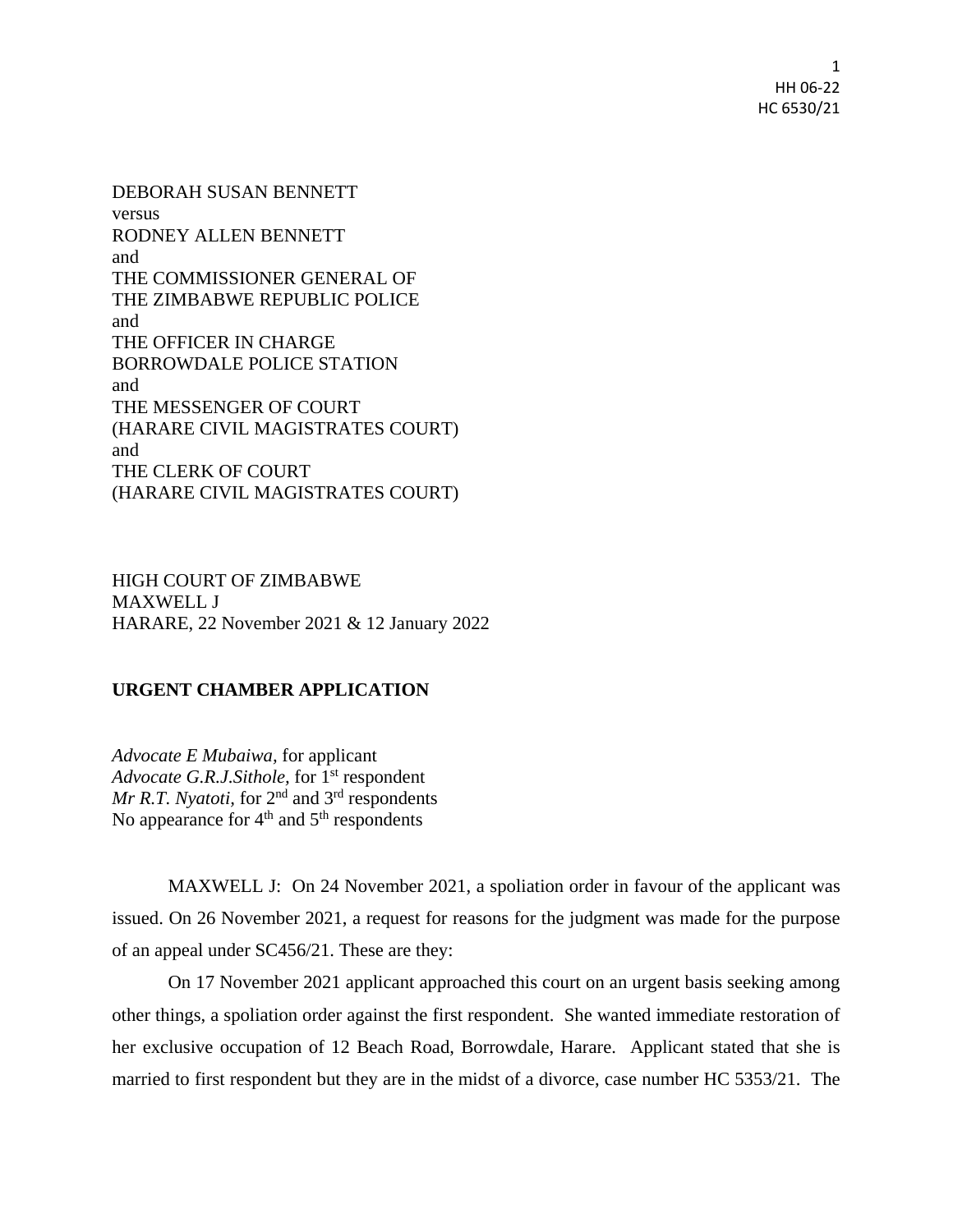first respondent is alleged to have left the matrimonial home around December 2020 and that his personal belongings and items were surrendered to him. According to applicant, the house in question is not part of the matrimonial estate as she got it as part of a divorce settlement in a previous relationship. Applicant stated that first respondent's first attempt to return to the matrimonial house was in September 2021 when he approached the Domestic Violence Court. He sought for a protection order on the basis that applicant had been abusive to him and denied him access to the house, among other things. The magistrate wondered why the then applicant (first respondent herein) would want to be despoiled back into the home where he was being abused. The application was dismissed.

On 16 November 2021, applicant was served with a spoliation order granted *ex parte* by the magistrates' court. The order directed that Applicant should give first respondent access to the house within 24 hours. It also directed the police to arrest her if she fails to comply with the order. Applicant noted an appeal against the *ex parte* order on the same day but served the first and third respondents the following day. Applicant alleged that there were threats to arrest her even after she noted an appeal. She further alleged that on 17 November 2021 first respondent broke into her premises and forcibly took occupation of the house. According to her, he was not assisted by either the police as directed in the spoliation order or the messenger of court, but came with a locksmith who assisted him. Applicant said first respondent threatened to shoot her if she resisted and also threatened Nicole Anne Le Grange and Liam Fallon, tenants at the cottage on the premises. Applicant and the tenants fled to safety

Applicant stated that her appeal had the effect of negating execution of the order except where leave to execute pending appeal is obtained. She pointed out that her appeal has merit on four grounds. The first is that the issue of access to the house is *res judicata* by virtue of dismissal of the application for a protection order in the Domestic Violence court. The second is that the spoliation order is grossly irregular as it was issued in proceedings that effectively reviewed an earlier determination. Thirdly, since a spoliation order is final in nature, it was improper for it to be granted *ex parte.* Finally, a finding that first respondent had been in peaceful and undisturbed possession of the house entitling him to spoliation could not properly be made in the light of his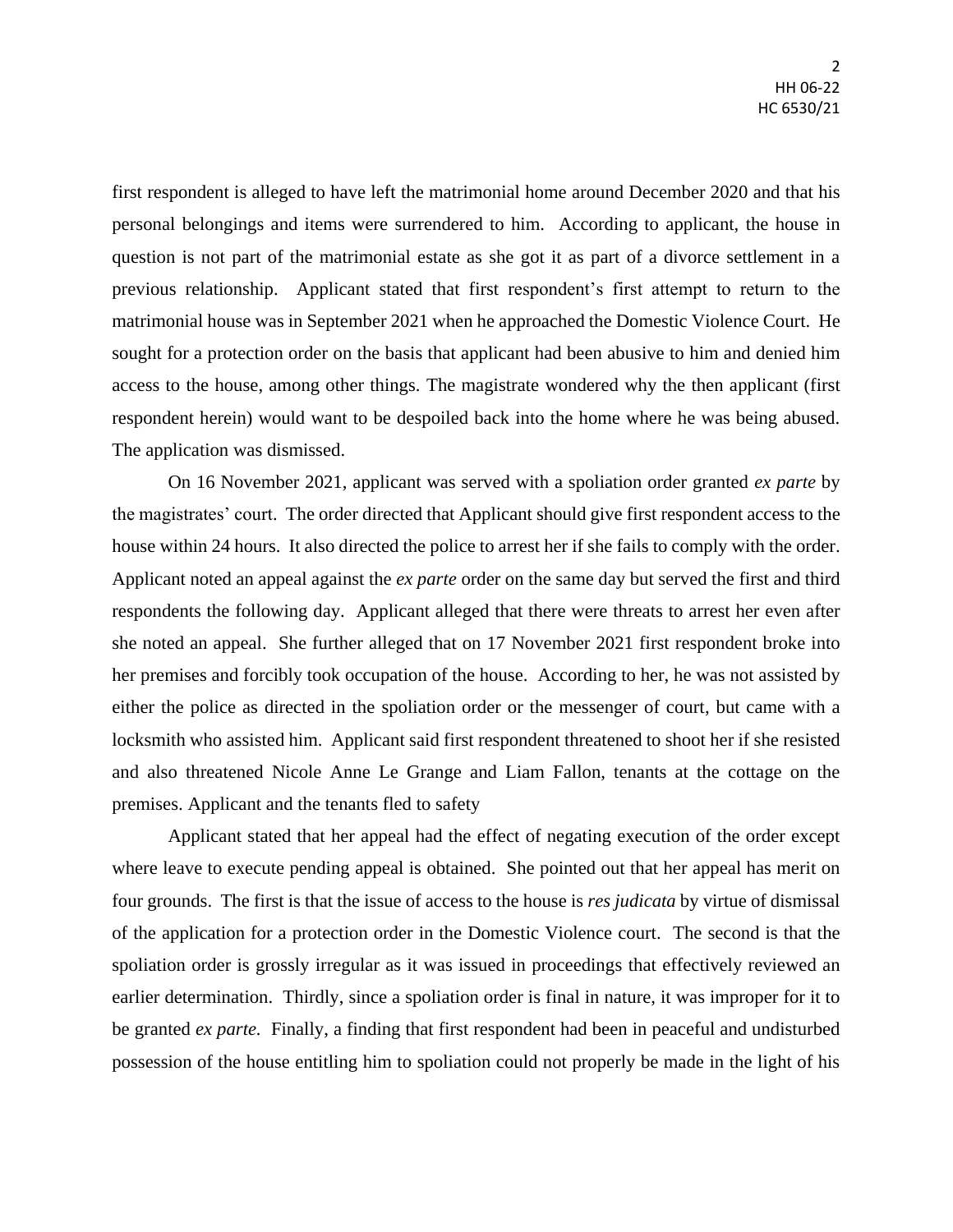own testimony that he had not lived at the house since December 2020. Applicant also prayed for the urgent set down of the appeal she had noted.

The tenants deposed to supporting affidavits confirming that first respondent had not been at the premises since December 2020 and that police officers had been coming to the premises demanding to see applicant. They also confirmed that first respondent had come to the premises in the afternoon of 17 November 2021 with a locksmith and forced his way in. They also confirmed the threat of shooting and that they fled from the premises.

*Mr Nyatoti* indicated that second and third respondents would abide by the decision of the court. The application was opposed by the first respondent. He raised the following points *in limine:*

- 1. The certificate of urgency is invalid,
- 2. The matter is not urgent,
- 3. There was no spoliation,
- 4. The relief sought is incompetent, and
- 5. The application is based on falsehoods and misleading information.

On the merits, first respondent confirmed the marriage and the pending divorce. He however disputed that his personal belongings were surrendered to him and alleges acts of spoliation against him. He also disputed that the house in question is not part of the matrimonial estate. He averred that the spoliation order was competently granted and remains extant and that by the time the applicant noted her appeal the fourth respondent had already executed or enforced the interim order granted by the magistrates court. He denied breaking into the premises, forcibly taking occupation of the house and threatening to shoot applicant. He insisted that fourth respondent restored his right of occupation and access to the premises in execution of the magistrates' court order prior to applicant having entered her appeal. First respondent alleged that applicant and her tenant voluntarily left the matrimonial home without surrendering the keys to the house. He urged the court not to deal with the merits of the applicant's appeal as it was not the proper forum for that. First respondent stated that whatever challenges the applicant was having with the police were matters whose administrative control he did not possess. According to first respondent, there is no valid cause of action for a spoliation order whether on a *prima facie* case or balance of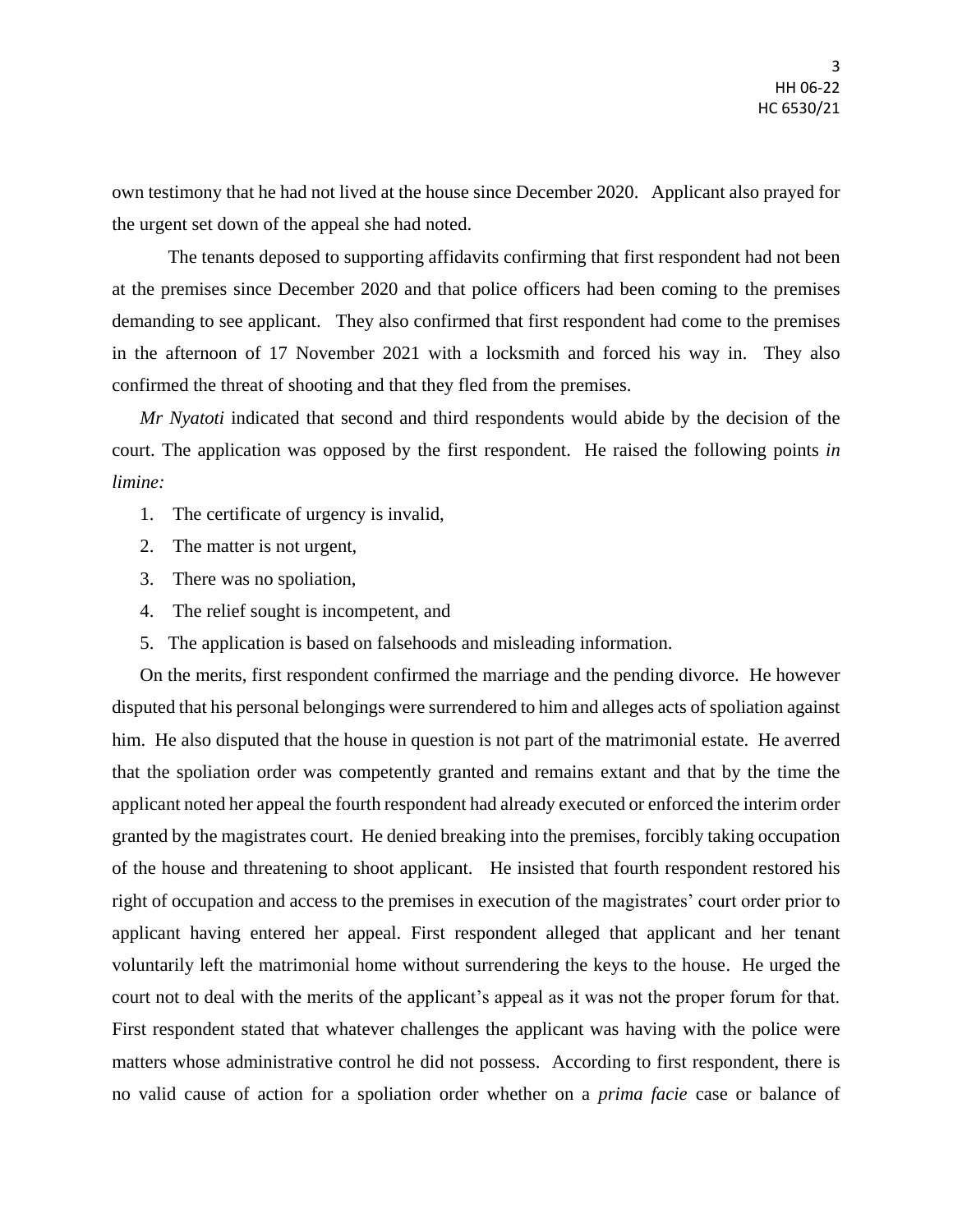probabilities, therefore the matter cannot by any stretch of the imagination be urgent. He pointed out that whether or not applicant should be given exclusive occupation of the matrimonial home is *lis pendens* in the divorce proceedings, in the appeal against the spoliation order and on the return date in the magistrates' court. Further that it is *res judicata* until the appeal court sets aside the *ex parte* order granted by the magistrate. First respondent urged the court not to grant the relief sought.

## **POINTS IN LIMINE**

*Advocate Sithole* persisted with the points *in limine.* On the first point he argued that the deponent to the certificate of urgency had not applied her mind to the facts of the matter. He referred to the case of *Chidawu & Ors* v *Shah & Ors* SC 12/13 in which it was stated that**; -**

**"**In certifying the matter as urgent, the legal practitioner is required to apply his or her own mind to the circumstances of the case and reach an independent judgment as to the urgency of the matter. He or she is not supposed to take verbatim what his or her client says regarding perceived urgency and put it in the certificate of urgency."

He argued that as enforcement had been done by the messenger of court and that the return of service is proof of that, the deponent ought to have concluded that there was no spoliation and therefore no urgency. He also argued that first respondent's restoration of occupation and access to the matrimonial home had been done by a lawful process carried out by the fourth respondent as stated in para 1.7 of the founding affidavit. *Advocate Mubaiwa* stated in response that the correct authority had been cited but a wrong point made. He argued that in the certificate of urgency *in casu,* the legal practitioner had considered the timeliness of the action taken, what would happen if the court does not intervene as well as the applicable law. He pointed out that the messenger of court's return of service arose from the first respondent's papers and therefore could not have been considered at the time the certificate of urgency was prepared. He also pointed out that the certificate of urgency is not there to argue the merits of the matter.

I found favour with the submissions made on behalf of the applicant. The *ex parte* application was not one of the documents considered by the deponent to the certificate of urgency. The messenger of court's return of service was in the *ex parte* application. The certifying legal practitioner cannot be faulted for not considering documents that were not before her. In addition, para 1.7 of the founding affidavit does not refer to restoration of occupation as alleged but to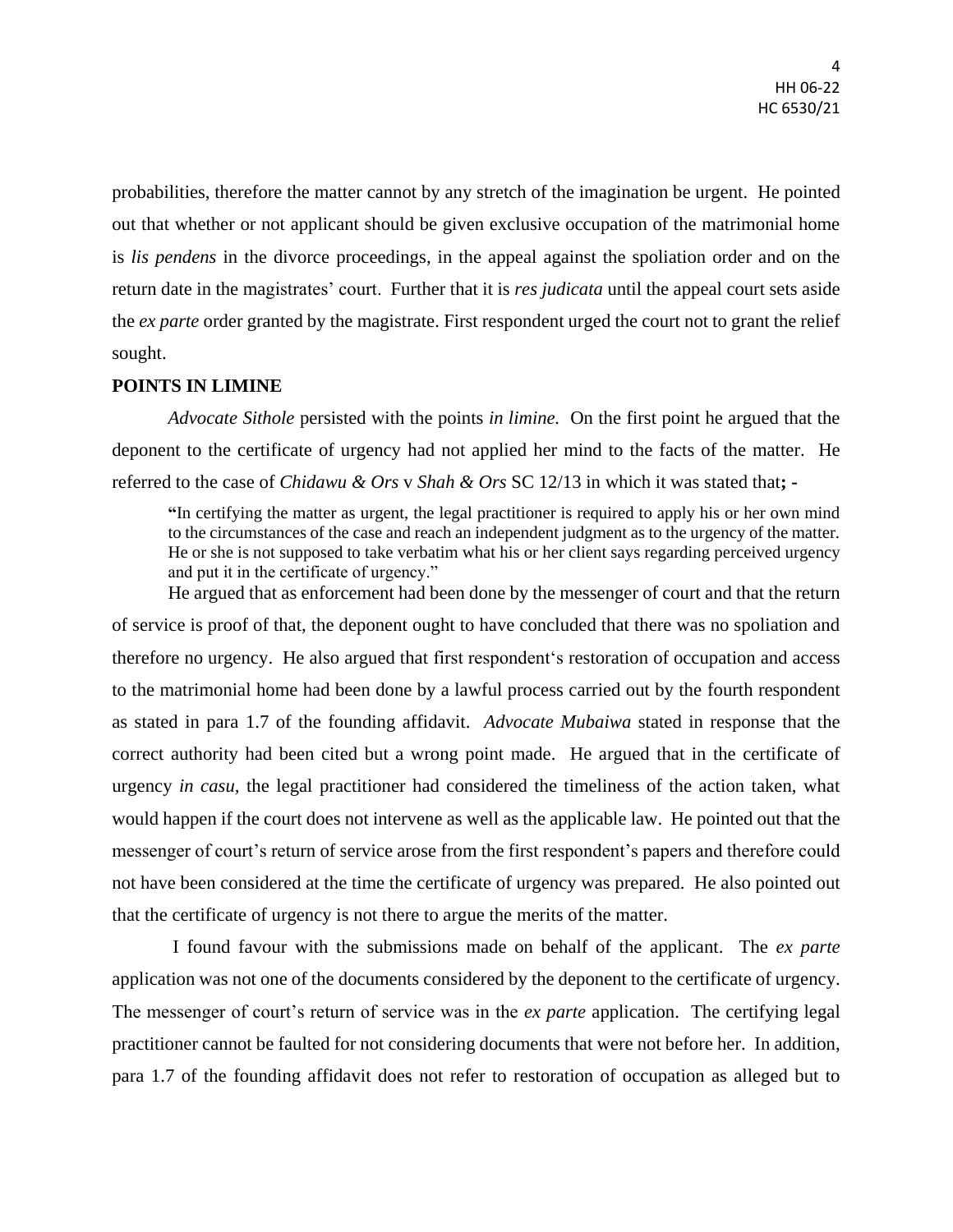service of the order which gave applicant 24 hours to comply. On that basis I found no merit in the first point *in limine.*

On the second point *in limine, Advocate Sithole* submitted that the matter was not urgent as restoration of occupation was lawfully done by the messenger of court. He further submitted that the order was executed before the entry of the notice of appeal. He submitted that there is a dispute of fact as to the time of execution of the order vis-à-vis noting of the appeal and that the dispute can only be resolved by calling the Deputy Messenger of Court. On the third point *in limine, Advocate Sithole* argued that in the face of the existence of the return of service from the messenger of court there was no spoliation. On the fourth point *in limine,* it was submitted for the first respondent that the relief sought is incompetent as the matter is *res judicata. Advocate Sithole*  submitted that the magistrates court had already determined the issue of exclusive restoration sought by the applicant and that the present application is a disguised appeal. On the last point *in limine*, *Advocate Sithole* pointed out that it is a lie that applicant was despoiled as restoration was effected by the messenger of court. He referred to the case of *Leader Tread Zimbabwe* v *T.M.Smith* HH 131/03 in which it is stated that if a litigant lies or tells a lie on a material aspect of evidence, she is taken to have lied in everything. On the basis of that case, *Advocate Sithole* submitted that once there is a lie about what happened on 17 November 2012 the court should disregard everything Applicant submitted and dismiss the application. He further submitted that applicant stated that she was in peaceful and undisturbed occupation yet in separate proceedings there is an indication that a tenant leases the whole premises. He submitted also that the inconsistency in evidence entitles the court to conclude that she is lying and that as the credibility of the applicant is in question the application should be struck off with costs on a punitive scale.

*Advocate Mubaiwa* referred to the case of *Mushore* v *Mbanga & Ors* HH 381/16 in response to the issue of the alleged lack of urgency. He pointed out that what constitutes urgency as established in the *Mushore* v *Mbanga & Ors* case (supra) is how swiftly one acts and what consequences would befall the litigant who does not approach the court swiftly. He argued that the submissions on behalf of the first respondent are on the merits of the matter. He pointed out that the issue of timely action was not addressed. He also pointed out that the question of harm is considered whether at the time applicant acted she had a basis for fearing harm. Also, that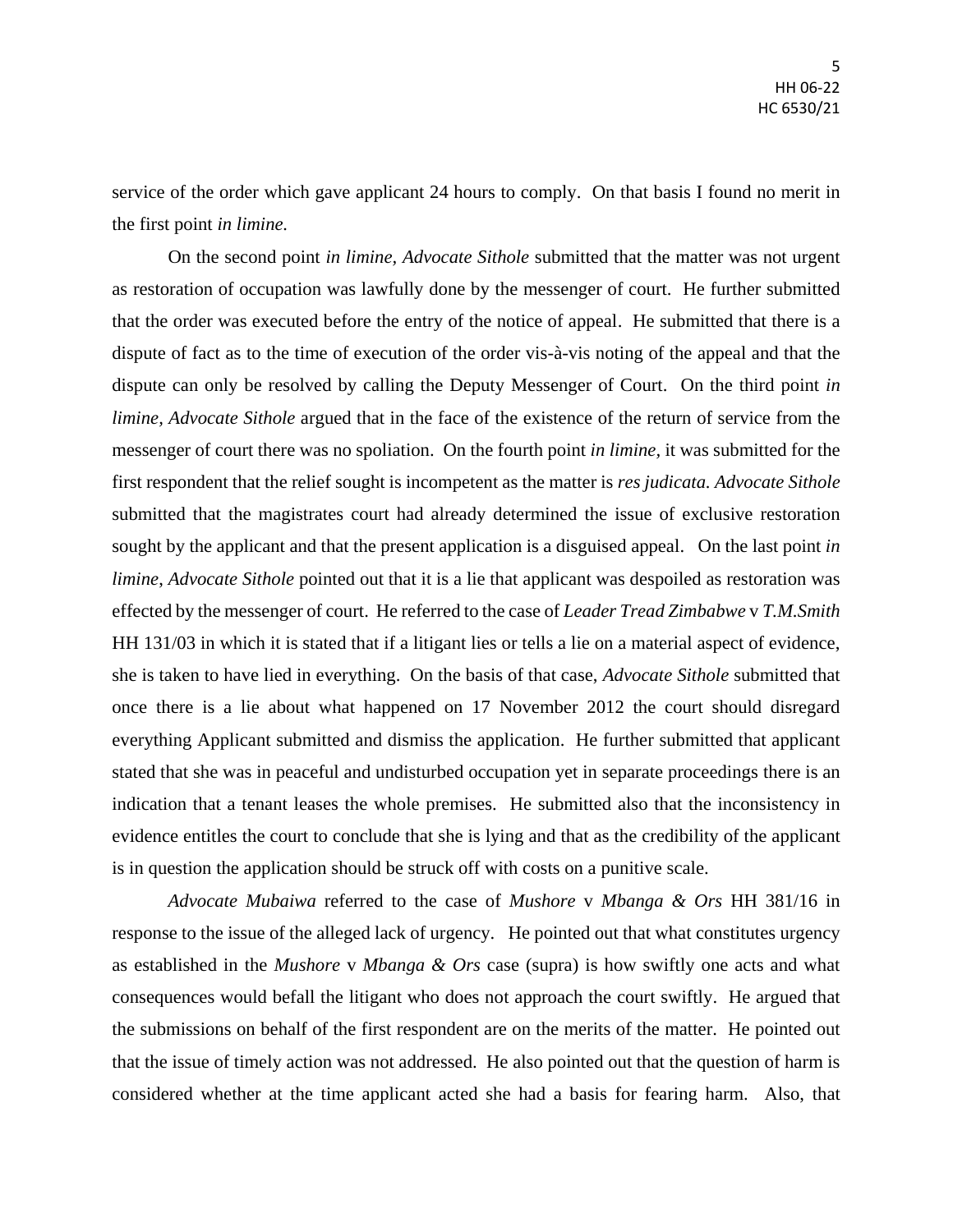applicant had established spoliation and that she had been rendered homeless. *Advocate Mubaiwa* disputed that there are material disputes of facts that cannot be resolved on the papers.

In the case of *Kuvarega* v *Registrar –General & Anor* 1998 (1) ZLR 188 (H) what constitutes urgency is defined in the following terms:

"What constitutes urgency is not only the imminent arrival of the day of reckoning; a matter is urgent, if at the time the need to act arises, the matter cannot wait."

MAKARAU J (as she then was) in *Document Support Centre (Pvt) Ltd* v *T.F Mapuvire* HH 117-2006 expressed the view that urgent applications are those where if the courts fail to act, the applicants may well be within their rights to dismissively suggest to the court that it should not bother to act subsequently as the position would have become irreversible and irreversibly so to the prejudice of the applicant. I was satisfied that applicant's case met the requirements for urgency and therefore found no merit in the second point *in limine.*

*Advocate Mubaiwa* submitted that the final three points *in limine* go to the merits of the matter. He submitted that when the appeal was noted, the right to execute was lost in accordance with s 40 (3) of the magistrates court Act [*Chapter 7:10*], even if aided by the messenger of court. He pointed out that first respondent did not state the time execution was effected and did not dispute that he went to the premises in the afternoon as stated in para 2.4 of the founding affidavit. Since the returns of service show that first respondent and the messenger of court were served with the notices of appeal in the morning of the same day, *Advocate Mubaiwa* argued that there is no dispute of fact as by the time first respondent took occupation of the premises he was barred in terms of s 40 (3) of the magistrates court Act. He concluded that applicant had successfully proven that she had been unlawfully despoiled.

*Advocate Mubaiwa* disputed that the relief sought is incompetent and averred that the defence of *res judicata* applied. He pointed out that the issue before the court does not affect the order by the magistrate but is about reversing resort to self-help. He further pointed out that in any event the order of the magistrate was invalid in that it has a return date and yet it is final in effect and the order sought is identical to what was granted in the interim. On the issue of falsehoods *Advocate Mubaiwa* indicated that the affidavit relied on for that averment was not filed and is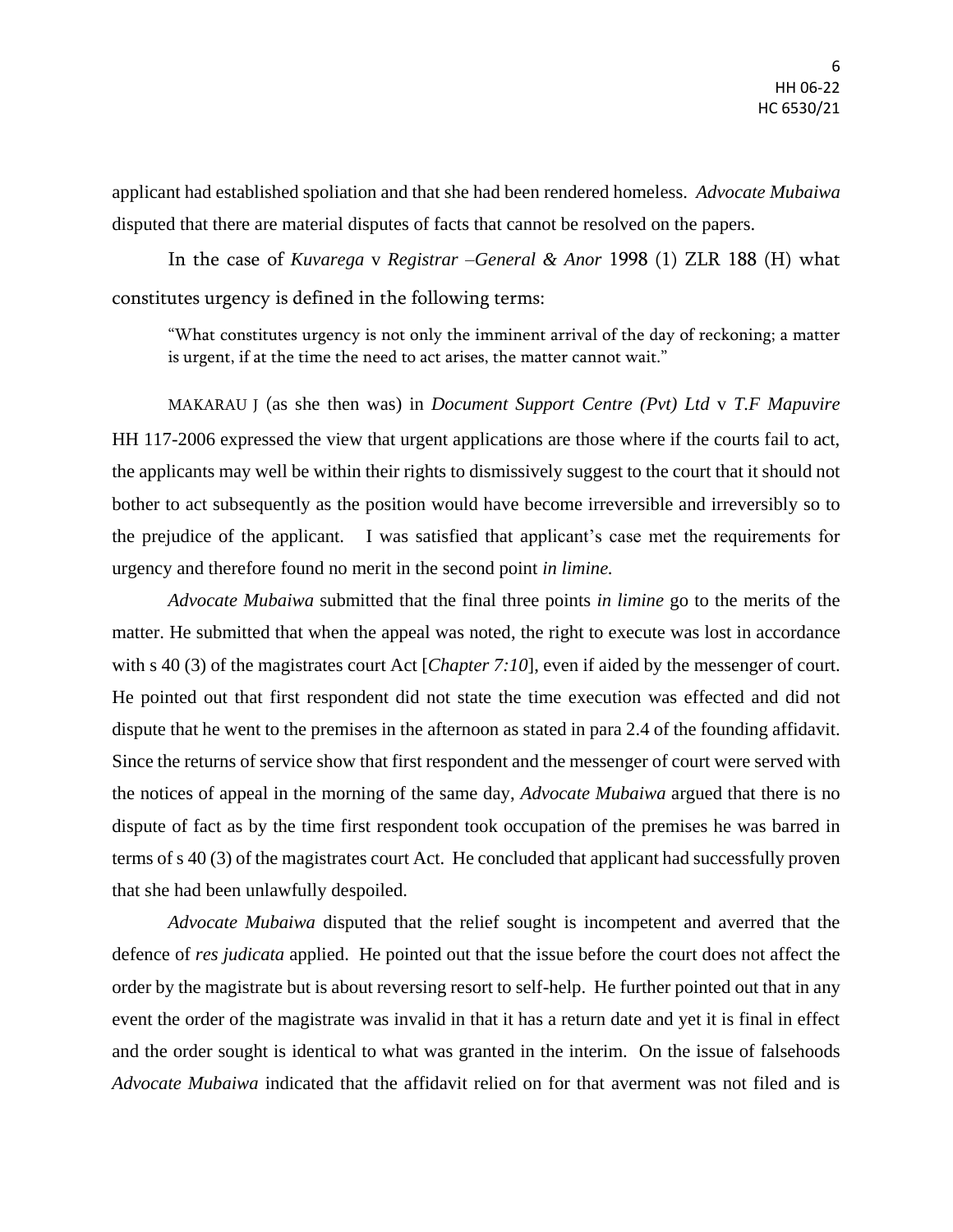therefore not part of a court record. He referred to the case of *Bozimo Trade & Development Company (Pvt) Ltd* v *First Merchant Bank of Zimbabwe & Others* 2000 (1) ZLR 1 (H) for the submission that a litigant who misleads the court in some respect is not non-suited by reason of falsehood but is penalized by an order of costs.

I agreed with *Advocate Mubaiwa* that the points in limine are related to the merits of the matter. The issue of the return of service in the *ex parte* application is central. The answer to questions whether or not there is urgency and whether or not there was spoliation comes from examining the return of service and establishing what happened first, execution of the *ex parte* order or service of the notice of appeal. I found no merit in the points *in limine* and dismissed them all.

## **SUBMISSIONS BY THE PARTIES**

*Advocate Mubaiwa* stated that the requirements for spoliation set out in *Chisveto* v *Minister of Local Government & Town Planning* 1984 (1) ZLR 248 are satisfied in the founding affidavit. The requirements are that applicant should allege and establish that she was in peaceful and undisturbed possession of the premises. She must also allege and establish that respondent took that possession from her unlawfully or otherwise without her consent. He pointed out that the ruling in the Domestic Violence Court indicates that first respondent had prayed that he be allowed access or to return to the house and that that prayer would not have been made if he had been in occupation. Further that the fact that the application seeking access had been made confirmed that possession was with applicant. He stated that the occupation was undisturbed that is why first respondent had to approach the court for permission to return. In any event first respondent had admitted that he had been away from the premises since December 2020 and that fact is in the magistrate's ruling on page 17 of the record. It was submitted for applicant that on the authority of *Mining Industry Pension Fund* v *Dab Marketing (Pvt) Ltd* SC 25/12 the admission by the first respondent transformed into a factual finding. The first requirement for spoliation was therefore established. On the second requirement, *Advocate Mubaiwa* submitted that the issue turns around the return of service and s 40 (3) of the magistrates court Act [*Chapter 7:10*]. He pointed out that applicant stated in her founding affidavit that first respondent came to despoil her in the afternoon and yet the issue of time is not engaged in the opposing affidavit. Further that even the return of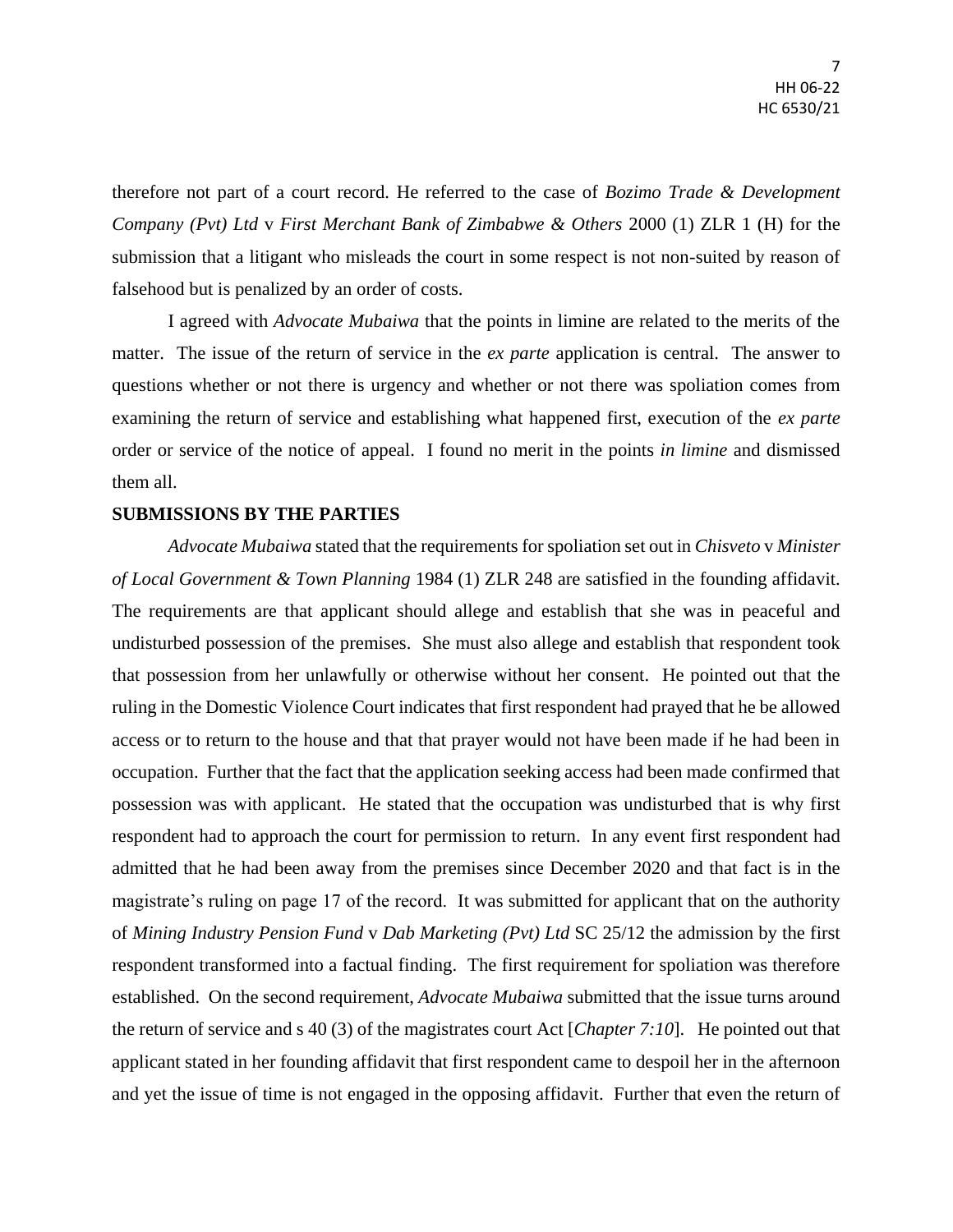service by the fourth respondent does not indicate what time execution was done. He submitted that in light of the fact that the notice of appeal had been served on the fourth respondent at 0913hours and on first respondent's legal practitioners at 1100hours, it follows that the execution carried out in the afternoon was not in terms of the law and it amounted to spoliation.

*Advocate Mubaiwa* also submitted that applicant prayed for her appeal to be heard on an urgent basis. He placed reliance on the case of *Zimbabwe Development Party* v *Minister of Justice and Others* CCZ 11/17 for the position that in appropriate cases an order can be given for the urgent hearing of an appeal.

In response, *Advocate Sithole* stated that it is competent to seek the urgent set down of an appeal or review. He however had reservations on the practicality of the order sought in relation to enforcement considering administrative processes that are necessary before an appeal is heard. He pointed out, among other things, that the order sought is silent on the issue of the invitation to the parties to inspect the record and there is no provision for the filing of heads of argument. On the issue of spoliation, *Advocate Sithole* submitted that there is an extant order granted by the magistrates court and enforcement of an order through the messenger of court does not amount to unlawful conduct or spoliatory conduct. He pointed out that there are two extant orders which recognize and afford both parties rights to access and occupation of the premises. He further pointed out that in the face of the regular return of service by the messenger of court, there cannot be any act of spoliation. According to him, first respondent had occupation restored to him before the appeal was noted. He urged the court to utilize Rule 60 (8) and call the messenger of court for *viva voce* evidence on the time execution was effected. He persisted that there was no spoliation and that applicant voluntarily left the premises.

## **THE DECISION MADE AND REASONS THEREOF**

- 1. The spoliation order was granted with amendments to the draft order.
- 2. Paragraphs 1-4, 9 and 10 of the draft order were granted with amendments.
- 3. Paragraphs 5-8 of the draft order are not granted

It is common cause that first respondent was, as from December 2020, not residing at the matrimonial premises. On 23 September 2021 he applied for a protection order in terms of the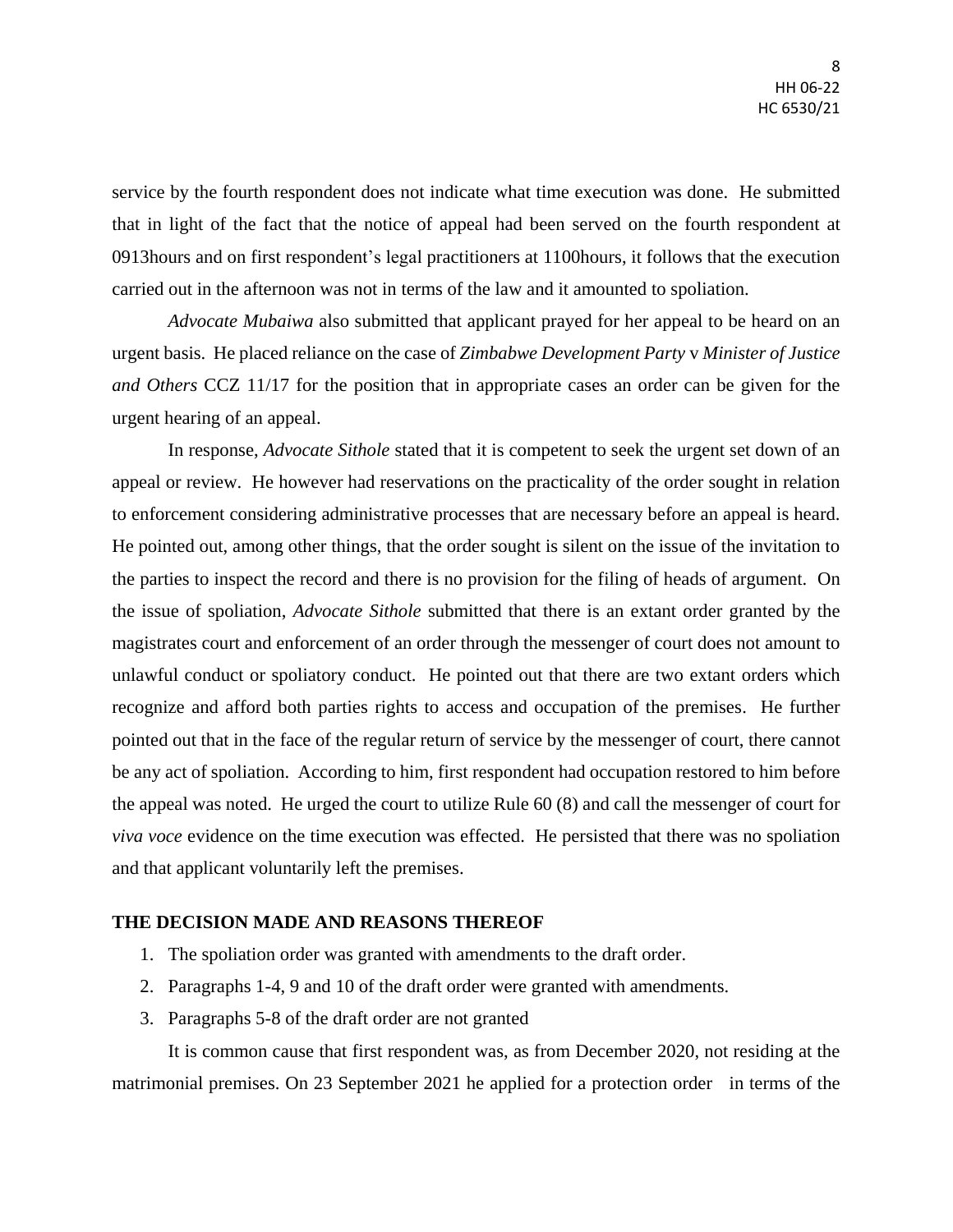Domestic Violence Act [*Chapter 5:16*] alleging abuse, displacement and neglect. The application was dismissed. The ruling dismissing the application is stamped 7 November 2021. On 15 November 2021, first respondent obtained a spoliation order *ex parte* with 2 December 2021 as the return date. The order was for restoration of access and occupation within 24 hours of service upon Applicant. On 16 November 2021 applicant appealed against the *ex parte* spoliation order. The notice of appeal was served on 17 November 2021 the messenger of court at 0913 hours and on first respondent's Legal Practitioners at 1100 hours.

Applicant alleged that respondent resorted to self-help and broke into the premises in the afternoon of 17 November 2021. She alleged that he was not assisted either by the police or the messenger of court. She further alleged that this was illegal as she had noted an appeal and the spoliation order could not be executed without the leave of the court pending the appeal. First respondent alleged that the court order was executed by the messenger of court and the applicant and her tenant voluntarily left the house. The return of service by the messenger of court is attached to the opposing affidavit. First respondent argued that a lawful process was followed.

The court noted that applicant's founding affidavit and the supporting affidavit of Nicole Anne Le Grange specifically stated that first respondent came in the afternoon of 17 November 2021. First respondent did not proffer the time he alleges he was assisted by the messenger of court. The return of service from the messenger of court does not indicate the time execution was done. The locksmith who allegedly accompanied the first respondent and the messenger of court did not depose to an affidavit confirming the time he accompanied them to the premises. It is trite that what is not disputed is taken as admitted. With the issue of the time first respondent went to the premises on 17 November 2021 not having been put in issue on the papers, there was no dispute of fact to talk about. I am not persuaded that the circumstances of this case warrant the resort to Rule 60 (8) of the High Court Rules 2021. The rule is not meant to supplement shortcomings in a litigant's pleadings. Clearly in this case it was within first respondent's means to supply the crucial information on the time the spoliation order was executed at the time of filing his notice of opposition. On a balance of probabilities, first respondent and whoever accompanied, he went to the premises in the afternoon, meaning that he had already been served with the notice of appeal. It follows that he ought to have sought leave to execute pending appeal. His occupation of the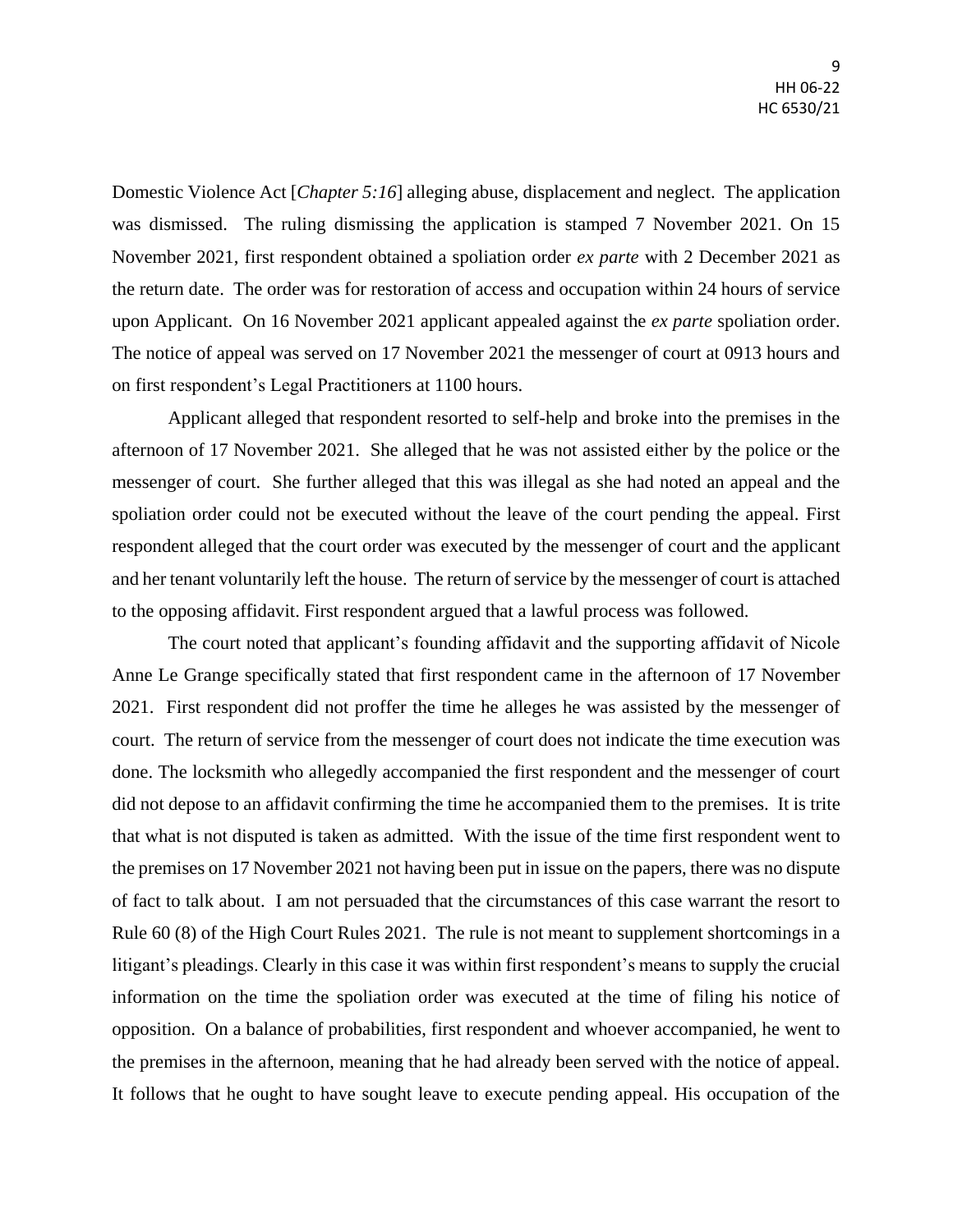premises was therefore in violation of the law. First respondent stated that applicant was there and voluntarily left the premises with her tenant. He therefore confirmed that applicant was in occupation of the premises when he went there pursuant to the spoliation order.

I find that applicant has satisfied the requirements for a spoliation order in her favour. I am not inclined to grant the request for an order for the urgent set down of the appeal. I find the case of *Zimbabwe Development Party* v *Minister of Justice & Others* (supra) distinguishable.

The applicant was a political party registered in terms of the laws of Zimbabwe which sought to participate in the 2013 harmonised elections. The Constitutional Court had, in *Mawarire*  v *Mugabe N.O. and Others* CCZ 1/13, held that elections must be held before 31 July 2013.

The judgment was delivered on 31 May 2013. On 6 June 2013 the applicant filed a constitutional application in the Constitutional Court under case no. CCZ 25/13. In that application, the applicant claimed that it was not receiving funding in terms of s 67(4) of the Constitution of Zimbabwe ("the Constitution") and that it required the same, as provided for in terms of s 155(2)(c) of the Constitution. After filing that application, the applicant filed an urgent chamber application for the urgent set down of the cause in CCZ 25/13. The applicant's case was that should the case not be heard before the President declared elections, the other political parties would have an unfair advantage in the polls. The case was about whether or not the cause under CCZ 25/13 would be defeated if it was not heard on an urgent basis. The reasons for the grant of the order sought was that pursuant to that judgment, the President was due to announce election dates any time. Once the polls were done, the applicant would have no other remedy. The late CHIEF JUSTICE CHIDYAUSIKU was of the view that the set down of the cause under CCZ 25/13 ought to be treated as a matter of urgency because should the cause under CCZ 25/13 not be heard as a matter of urgency, the applicant would have no other remedy available to it, as the dates of the elections may be announced and other parties would get into full campaign swing, which, not surprisingly, needs funding of some sort in one way or the other. Worse still, the elections would be held and the applicant would not have been allowed the best possible chance to fight for the various political offices it wanted to run for. *In casu*, applicant has not established any impending event that would warrant a conclusion that she would have no other remedy. Rule 95 (20) provides for a process for the urgent set down of an appeal. The process is activated